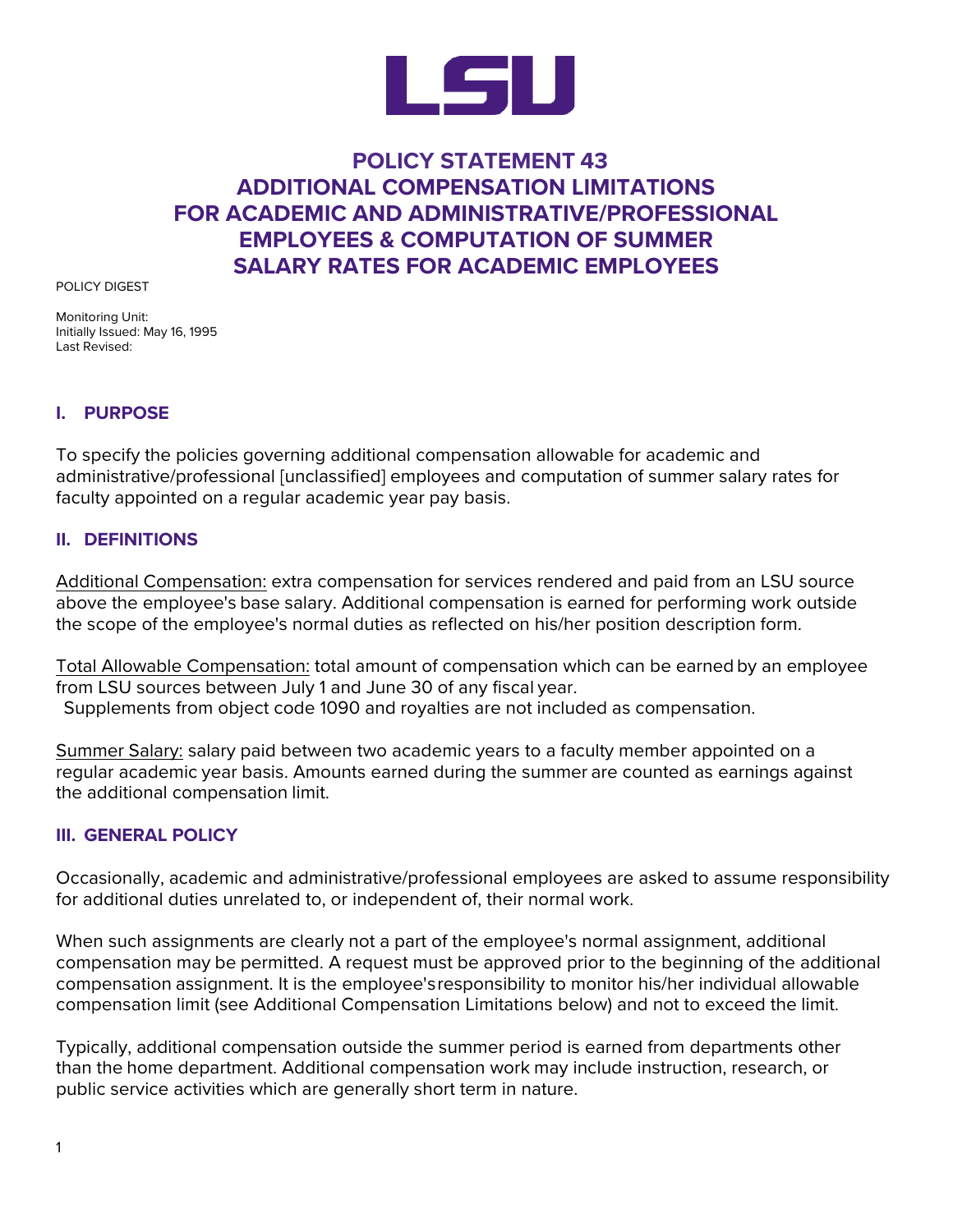Additional compensation for instruction may include teaching courses for college credit (e.g. Evening School/LSU-A program), exam reviews or administering tests (e.g. CPA/ GRE), serving as supervisory teachers (i.e. College of Education) or grading Independent Study courses. The Graduate School must approve all employees teaching courses for college credit at the 4000 level or above. Additional compensation assignments may also include special teaching assignments in other non-credit courses (e.g. Short Courses/Executive Education).

Employees receiving additional compensation for research may include summer research grants (usually performed for the home department). Because faculty are generally given release time for research during the regular academic year, additional compensation requests for periods other than the summer will not normally be approved.

## A. Approval Levels

The need for allowing additional compensation will always be evaluated in view of the advantages to Louisiana State University. The approval structure for additional compensation requests generally requires the authorization of the Department Head of the department initiating the request and the Department Head of the employee's primary home department and their respective Deans/Directors. The requests will then be routed to the Office of Human Resource Management (HRM) for further routing and compliance review (e.g. sponsored projects routed to Grants & Contracts).

The appropriate Vice Chancellor may delegate approval authority to the respective Deans for additional compensation work for which previously approved rates are clearly established (e.g. Continuing Education courses, courses for college credit). In such cases, HRM will be required to submit regular reports on additional compensation earned to the respective Vice Chancellor.

This policy does not apply to any income earned outside of LSU employment which must be reported in compliancewith PM-11. However, administrators may take into account the amount of outside work performed in considering the approval of PS-43 requests.

### B. Additional Compensation Limitations

The total amount of additional compensation earnings from LSU sources cannot exceed the following limitations. The limit in no way minimizes the need to justify any additional compensation on a case by case basis. The formulas for calculating individual additional compensation earnings are shown below:

# **Academic Year (AY) Employees: [AY Salary + 2/9th's of AY Salary] x 1.30 - AY Salary OR [AY Salary x 1.2222 x 1.30] - AY Salary**

# **Fiscal Year (FY) Employees: [Regular FY Salary x 1.30] - FY Salary**

Additional compensation should be based on the appropriate rate of pay for the activity performed and is paid against the allowable compensation for the time period in which the service is performed.

If the employee's salary changes during the fiscal year, the additional compensation allowable limit is adjusted accordingly. Also, additional compensation for periods which cross the fiscal year will be split so that the portion earned prior to July 1 applies to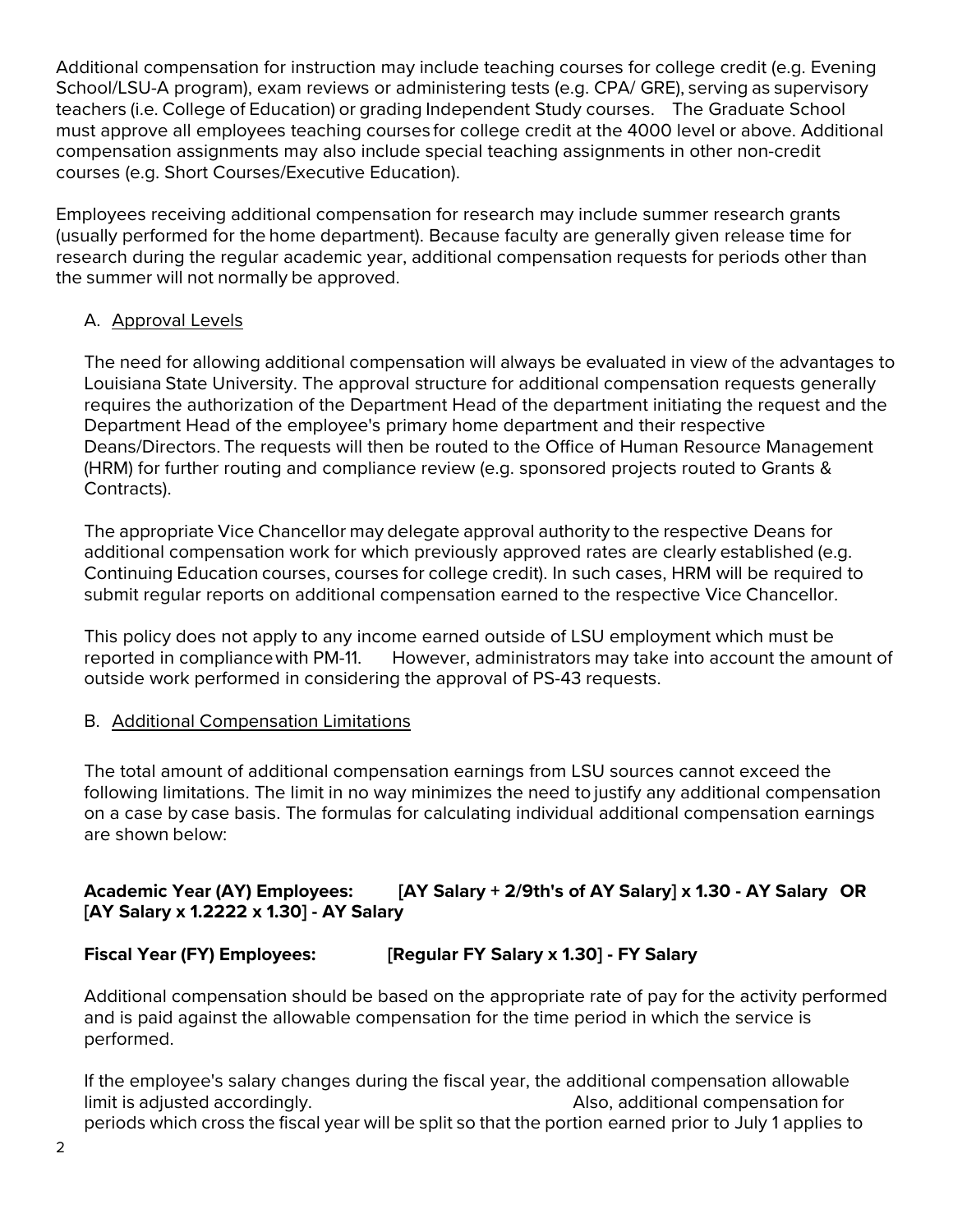the prior year limits and the portion earned on or after July 1 applies to the following year's limits.

### **IV. FISCAL YEAR EMPLOYEES**

Fiscal year employees may earn additional compensation. However, if the work to be performed falls within the employee's normal workweek (8:00 a.m. - 4:30 p.m. Monday through Friday), then the employee must be charged annual leave or leave without pay for the period of the activity. If the employee works a non-standard workweek, thismust be documented with the Office of Human Resource Management (PS-79) in advance of any additional compensation work.

Employees whose regular appointments are on 9 or 10 month fiscal basis may also be paid additional compensation if they work during the 2 or 3 month period outside their regular appointment.

Fiscal year employees without faculty rank who perform teaching duties for additional compensation involving courses for college credit will be given the title of "Part-time Instructor" unless otherwise appropriate.

### **V. PART-TIME EMPLOYEES**

Additional compensation may be paid to part-time employees for short term or intermittent services. If the additional duties are recurring, the part-time employee should be compensated by increasing the percentage of effort and/or budgetary cross charge, if feasible.

### **VI. COMPUTATION OF SUMMER SALARY RATES**

For faculty members on the summer term budget with teaching responsibilities, calculation of their summer rate of pay will be based on two-ninths (2/9) of the preceding academic year salary, regardless of whether the appointment is for the nine week summer session, a four week session or a combination of sessions.

For faculty members paid between the academic years from sources other than the summer term budget (e.g. sponsored grant or contract funds), rate of pay will be the same as for teaching in **Summer Session A** computed by the following formula:

Academic Year Salary x [2/9 number of calendar days in Summer Session A] x number of calendar days in period of appointment.

During the summer period, paid vacation is not allowed for academic year employeesso there must be breaks in periods of appointment if vacation time is planned. However, faculty who meet the criteria in PS-12 for accruing sick leave will be credited with sick leave based on the length and percent effort of appointments between academic years.

A department chair paid solely from grant or contract funds between the academicyears may be compensated at a monthly rate equal to his/her academic year monthly rate excluding the chair's supplement. If he/she is performing the chair's duties during the summer, his/her total monthly rate of compensation may include the supplement if it is paid from appropriate funds.

#### **VII.OBJECT CODE DESCRIPTIONS**

The following Object Codes denote different types of expenditures for compensation and may be